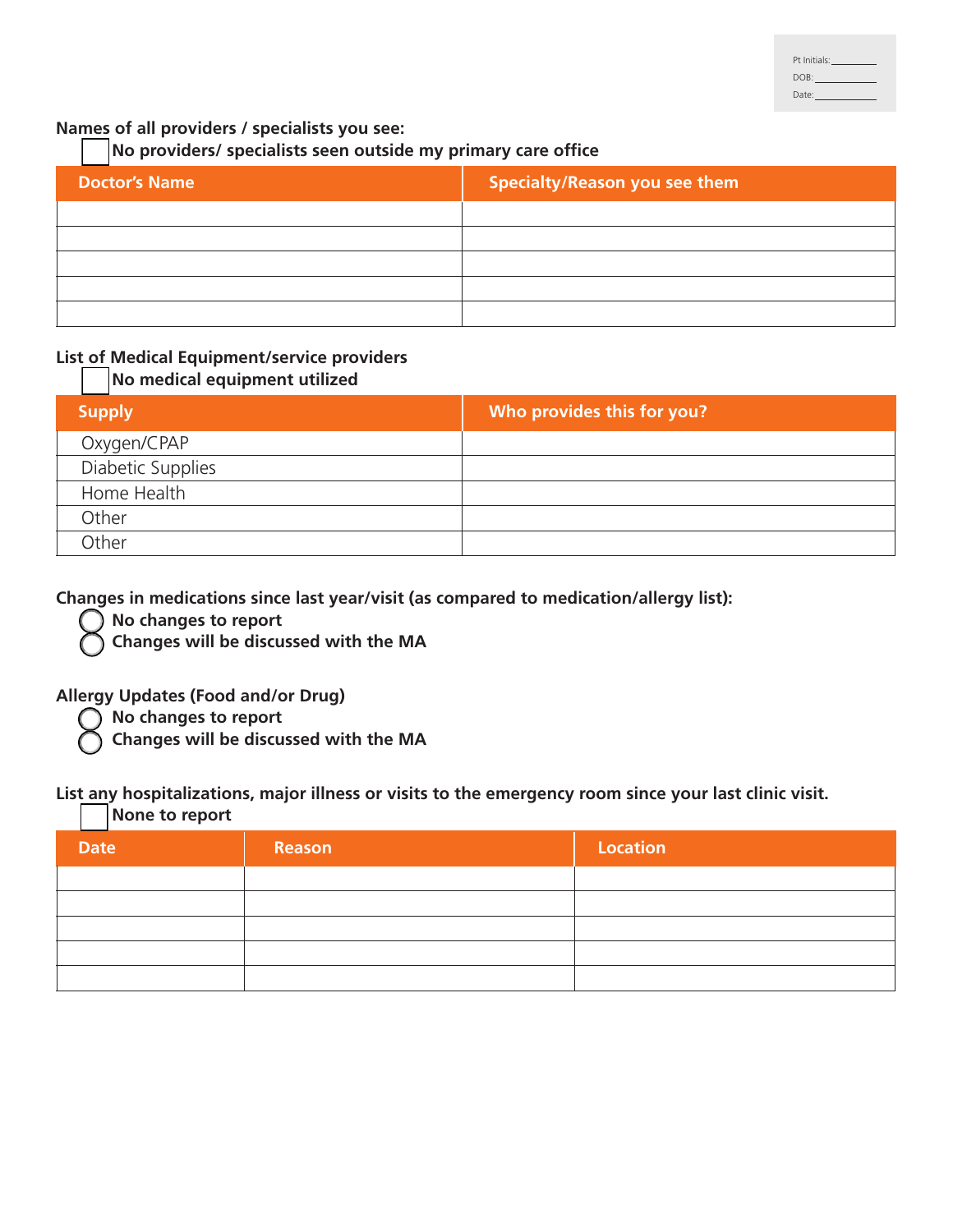| Pt Initials: |  |  |
|--------------|--|--|
| DOB:         |  |  |
| Date:        |  |  |

## **Health Screening:**

| Overall Health Self-Assessment: ◯ Excellent ◯ Good ◯ Fair ◯ Poor                                                                                           |
|------------------------------------------------------------------------------------------------------------------------------------------------------------|
| Have you ever smoked or chewed tobacco? $\bigcap$ yes $\bigcap$ no If yes, how much?<br>Do you drink alcohol? $\bigcap$ yes $\bigcap$ no If yes, how much? |
| Do you use illicit drugs? $\bigcirc$ yes $\bigcirc$ no If yes, what type and frequency?                                                                    |
| Do you have new onset and/ or chronic pain? $\bigcap$ yes $\bigcap$ no                                                                                     |
| What type of medications do you use for pain control? $\vert$ NSAIDs $\vert$ Opioids $\vert$ Benzodiazepines                                               |
| $\# \text{ times/day}$<br>$\#$ times/week<br><b>NSAIDs</b>                                                                                                 |
| Opioids<br># times/week<br>$\#$ times/day                                                                                                                  |
| $\exists$ # times/day<br># times/week<br>Benzodiazepines                                                                                                   |
| Diet: Balanced Vegetarian Diabetic Low salt Low fat Low carb Other:                                                                                        |
| Do you do some form of regular exercise every day? $\bigcirc$ yes $\bigcirc$ no                                                                            |
| minutes per day ___________ days per week ____________ hours per week                                                                                      |
| Types of Exercise:                                                                                                                                         |
| Walking Running   Bicycling   Swimming   Aerobics   Stretching/Yoga   Strength Training                                                                    |
| Other                                                                                                                                                      |

## **Please review and update from current information the last time you had completed (date):**

| OTHER ROUTINE EXAMS                                 |                                                                                                      |
|-----------------------------------------------------|------------------------------------------------------------------------------------------------------|
|                                                     |                                                                                                      |
|                                                     |                                                                                                      |
|                                                     |                                                                                                      |
|                                                     | PSA Test: <u>________________________________</u>                                                    |
| Glucose Test:                                       |                                                                                                      |
| <b>FOR DIABETIC PATIENTS</b>                        |                                                                                                      |
| Foot Exam: <u>_________________________________</u> |                                                                                                      |
| Ophthalmology Referral:                             |                                                                                                      |
| <b>VACCINES</b>                                     |                                                                                                      |
|                                                     | Influenza vaccine: _____________________COVID vaccine (1st & 2nd doses): ___________________________ |
|                                                     |                                                                                                      |
| Hepatitis B Vaccine: ___________                    |                                                                                                      |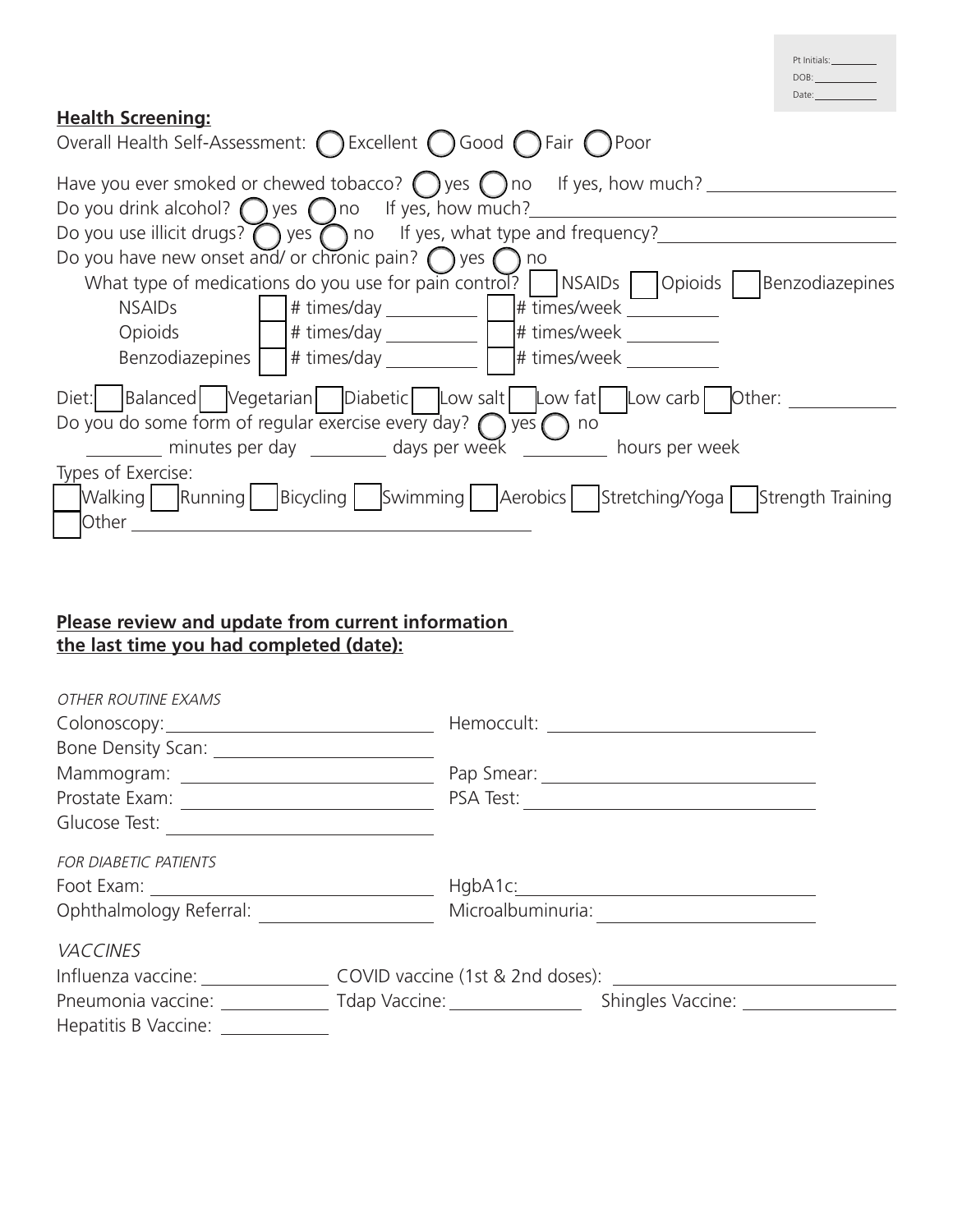| Pt Initials: |  |
|--------------|--|
| DOB:         |  |
| Date:        |  |

# **Patient Health Questionnaire PHQ-2**

| Over the last 2 weeks, how often have you been bothered<br>by any of the following problems?<br>(Please circle your answer) | Not at all | Several<br>days | More than<br>half the days | Nearly<br>every<br>day |
|-----------------------------------------------------------------------------------------------------------------------------|------------|-----------------|----------------------------|------------------------|
| 1. Little interest or pleasure in doing things<br>2. Feeling down, depressed, or hopeless                                   |            |                 |                            |                        |

### **Vision Screen**

Do you have trouble seeing?  $\bigcirc$  yes  $\bigcirc$  no Do you wear glasses or contacts?  $\bigcirc$  yes  $\bigcirc$  no Date of last vision exam with an optometrist or ophthalmologist:

## **Hearing Screen**

Do people complain that you turn the TV volume too high?  $\bigcup$  yes  $\bigcup$  no Do you find yourself asking people to repeat themselves?  $\bigcup$  yes  $\bigcup$  no Do you have trouble hearing in a noisy background?  $\bigcup$  yes  $\bigcap$  no Do you or your family members think that you have difficulty hearing?  $\bigcap$  yes  $\bigcap$  no Do you wear a hearing aid?  $\bigcap$  yes  $\bigcap$  no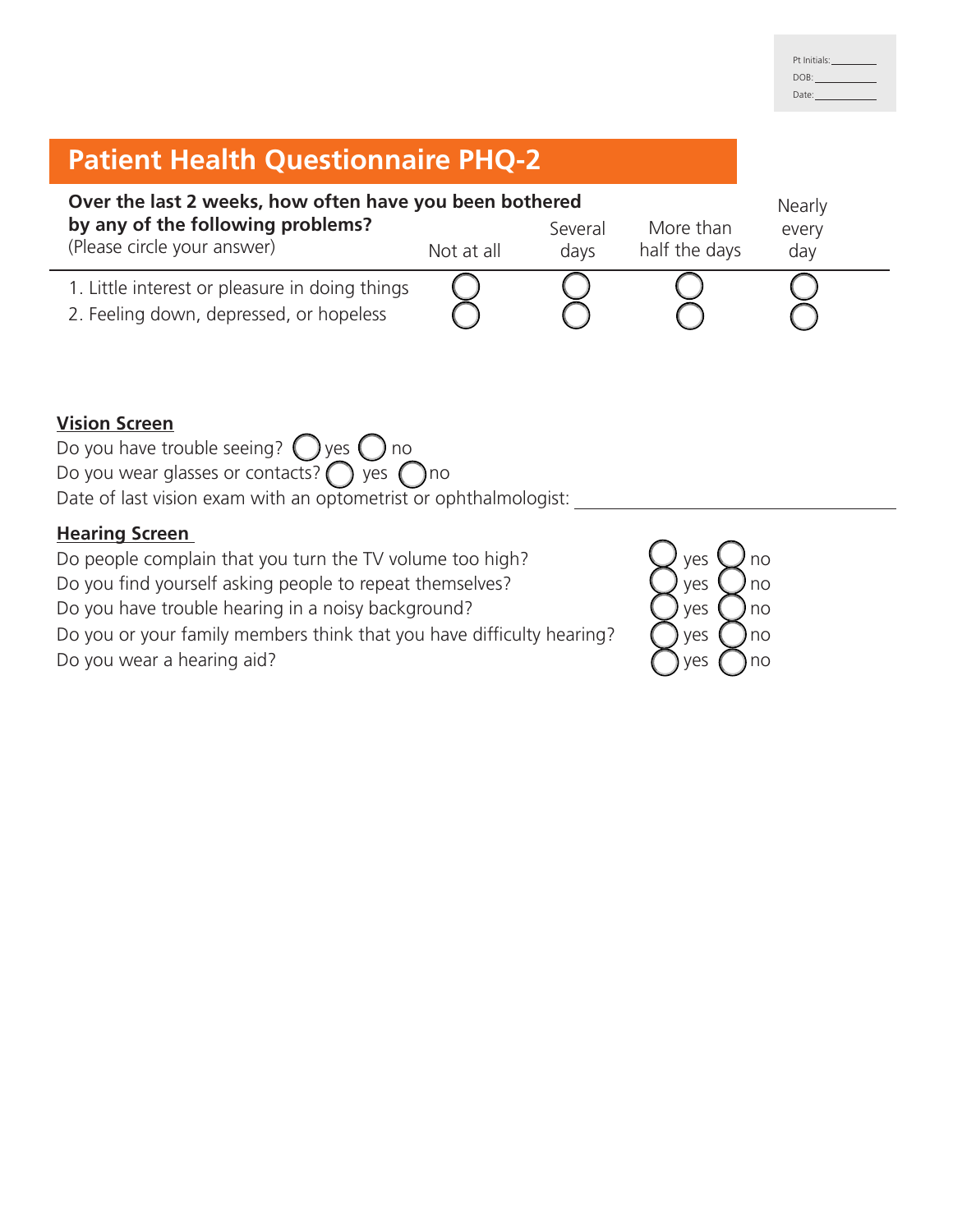| Pt Initials: |  |
|--------------|--|
| DOB:         |  |
| Date:        |  |

# **Independent Activities of Daily Living**

**Do you require assistance with any of the following activities?** (if yes is answered to any question please explain)

| Eating                     | ves                                                                                                                                                                                                                                                                                                                                                          |
|----------------------------|--------------------------------------------------------------------------------------------------------------------------------------------------------------------------------------------------------------------------------------------------------------------------------------------------------------------------------------------------------------|
| Getting from bed to chair  | ves (                                                                                                                                                                                                                                                                                                                                                        |
| Dressing                   | ves (                                                                                                                                                                                                                                                                                                                                                        |
| <b>Bathing</b>             | ) no $\overline{\phantom{a}}$<br>yes (                                                                                                                                                                                                                                                                                                                       |
| Toileting                  |                                                                                                                                                                                                                                                                                                                                                              |
| Using the Telephone        |                                                                                                                                                                                                                                                                                                                                                              |
| Shopping                   | yes (                                                                                                                                                                                                                                                                                                                                                        |
| Meal Preparation           | ) no $\overline{\phantom{a}}$<br>ves (                                                                                                                                                                                                                                                                                                                       |
| Housekeeping               |                                                                                                                                                                                                                                                                                                                                                              |
| Laundry                    | yes (                                                                                                                                                                                                                                                                                                                                                        |
| Driving/taking taxi or bus | yes (                                                                                                                                                                                                                                                                                                                                                        |
| Taking Medications         | $\overline{100}$ $\overline{100}$ $\overline{100}$ $\overline{100}$ $\overline{100}$ $\overline{100}$ $\overline{100}$ $\overline{100}$ $\overline{100}$ $\overline{100}$ $\overline{100}$ $\overline{100}$ $\overline{100}$ $\overline{100}$ $\overline{100}$ $\overline{100}$ $\overline{100}$ $\overline{100}$ $\overline{100}$ $\overline{100}$<br>ves ( |
| Handling Finances          | ) no $\overline{\phantom{a}}$<br>ves (                                                                                                                                                                                                                                                                                                                       |
| Do you wear dentures?      | yes (<br>no                                                                                                                                                                                                                                                                                                                                                  |

# **Bladder Risk Assessment**

**In the past 6 months have you experienced leaking of urine?**

**During the past 6 months, has leaking of urine caused you to make changes to your daily activities or interfered with your sleep?**

# **Fall Risk Assessment**

| Have you fallen in the past 12 months?                        |  |
|---------------------------------------------------------------|--|
| If so, did the fall result in injury? Oyes Ono Type of injury |  |

**In the past 12 months, have you had a problem with balance or walking?**

# **Advance Care Planning**

**Advance Directives are legal documents that allow you to put in writing what kind of health care you would want if you were too ill to make decisions for yourself. Specifically, a Medical Durable Power of Attorney allows you to name someone to make decisions about your medical care if you can no longer speak for yourself. Another document called a Living Will (in Colorado this is sometimes called the "Declaration as to Medical Treatment") allows you to state your wishes about medical care in the event you develop a terminal condition or are in a persistent vegetative state. If you do already have these documents, it is important that you bring a copy for your chart.**

Do you have a Medical Power of Attorney? If so, please bring a copy of this document for your chart.  $\Box$  yes  $\Box$  no

Do you have a Living Will (aka "Declaration as to Medical Treatment")?  $\bigcirc$   $\bigcirc$   $\bigcirc$   $\bigcirc$   $\bigcirc$   $\bigcirc$   $\bigcirc$   $\bigcirc$   $\bigcirc$   $\bigcirc$  no

If you have completed Advance Directives, have you expressed wishes to be a DNR (Do Not Resuscitate)?  $\bigcirc$  yes  $\bigcirc$  no

If you have not completed Advance Directives, would like more information on how to do so?  $\Box$  yes  $\Box$  no